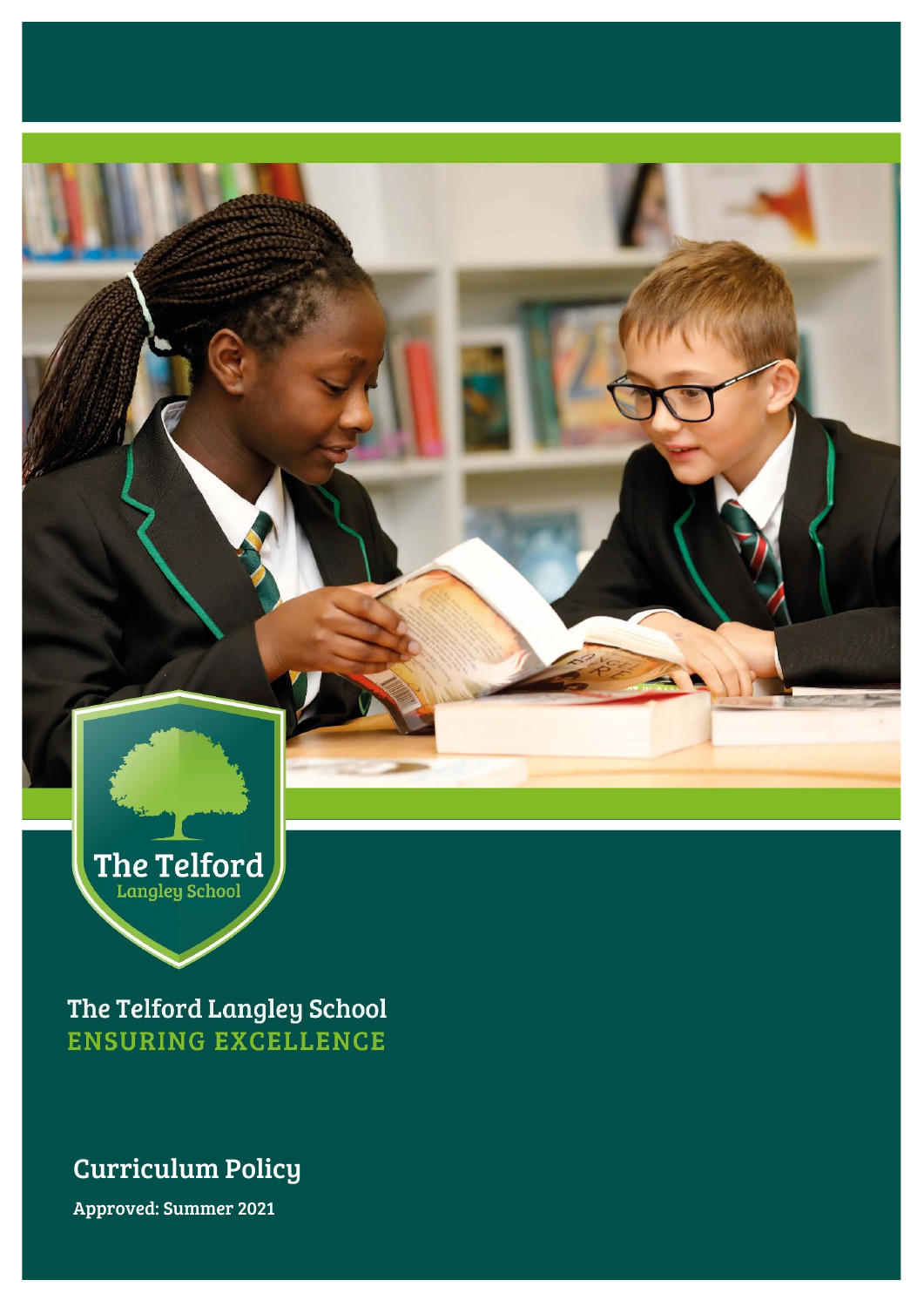# **Curriculum Policy**

| <b>Policy Name:</b>            | <b>Curriculum Policy</b>          |
|--------------------------------|-----------------------------------|
| <b>Policy Owner:</b>           | Mr P Hewitt, Deputy Headteacher   |
| <b>Last Reviewed:</b>          | Summer Term 2021                  |
| Policy Approved \ Ratified by: | <b>School Standards Committee</b> |
| <b>Term Policy Approved:</b>   | Summer Term 2021                  |
| <b>Next Review Due:</b>        | Summer Term 2023                  |
| <b>Document Version:</b>       |                                   |

# **Contents**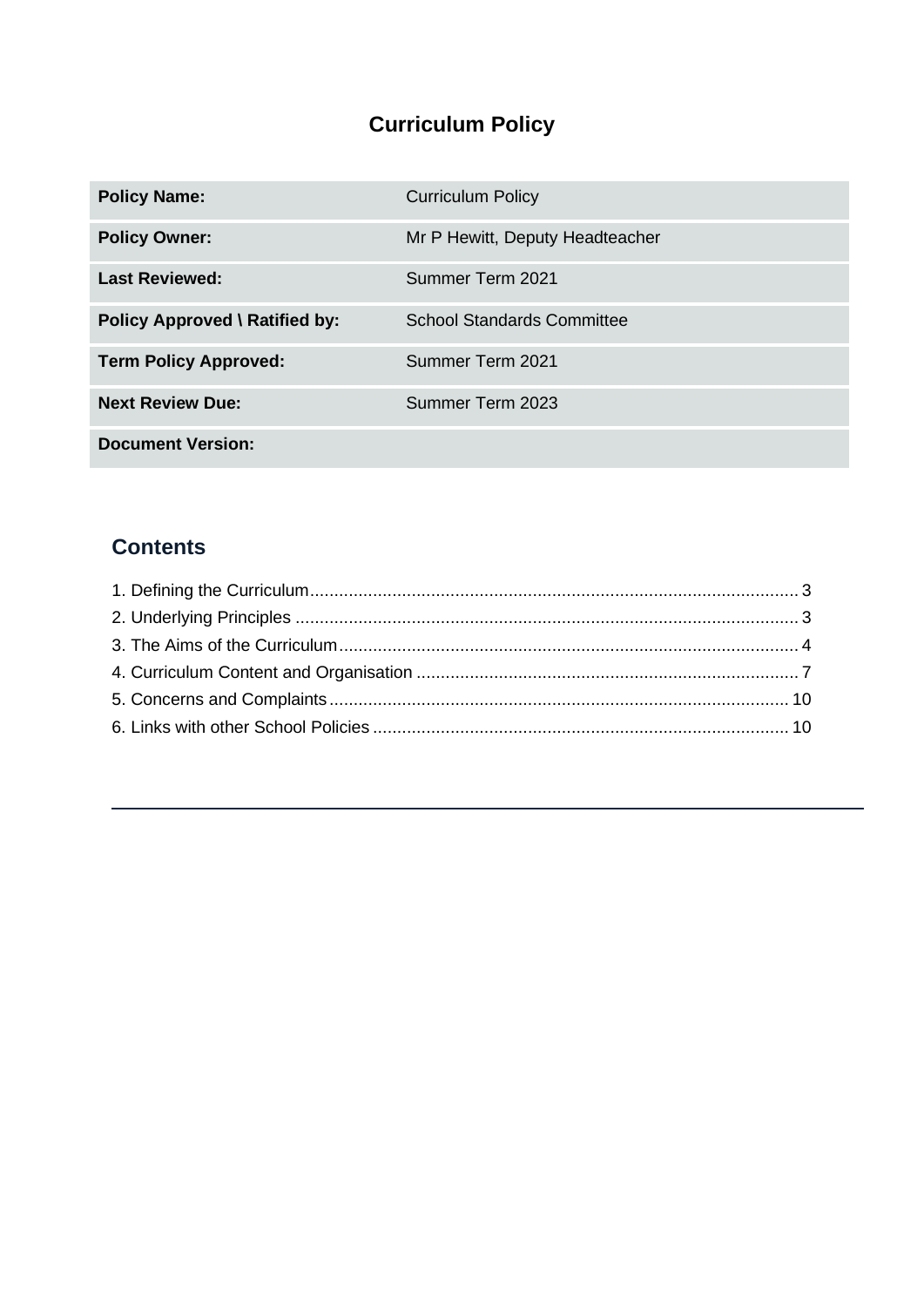### <span id="page-2-0"></span>**1. Defining the Curriculum**

The curriculum consists of all those activities in school, which have an effect on students' learning and development as individuals. The curriculum therefore includes:

- The formal programme of timetabled lessons
- All extra-curricular and out of school activities
- The way students and teachers treat each other
- The organisation, management and leadership of the school.

Since students learn from all these things, they must all be consistent in the aims they set out to achieve and the values on which they are based.

This policy will be concerned principally with the first of these four aspects - the formal programme of timetabled lessons. Homework and out of school activities are subject to the school's Homework and Educational Visits policies, respectively.

# <span id="page-2-1"></span>**2. Underlying Principles**

The delivery and content of the curriculum is based on the following principles:

#### **Breadth**

A broad curriculum will ensure that students work within all nine areas of learning and experience throughout their main school careers: communication and language; mathematical; scientific and technological; aesthetic and creative; environmental and economic; social and political; spiritual and moral; vocational and recreational; personal effectiveness (see Appendix). Similarly, they will continue to develop all four elements of learning – skills, concepts, attitudes and knowledge.

#### **Balance**

A balanced curriculum will ensure that each area of learning and experience, and each element of learning is given an appropriate time to ensure that it is properly developed. The balance will of course change for each individual student between KS3/4 and KS4, as greater degrees of choice and specialisation are introduced and the curriculum becomes increasingly personalised, focusing more on certain areas than others (see Differentiation and choice, below).

#### **Coherence, continuity and progression**

A coherent curriculum is one which is designed with the individual student at its centre. Thus, work within one area consolidates that within others: mere duplication is avoided, as is omission.

However, coherence is not only concerned with a student's experience across the curriculum at a particular time. The curriculum must also be designed to promote students' development in a continuous and progressive way, as they move through it. Each successive teaching and learning experience must build on what has gone before, while making further demands on students to extend their capabilities.

Progression and continuity must also extend beyond the school, across phases. Our curriculum aims to build on the work of our feeder primary schools.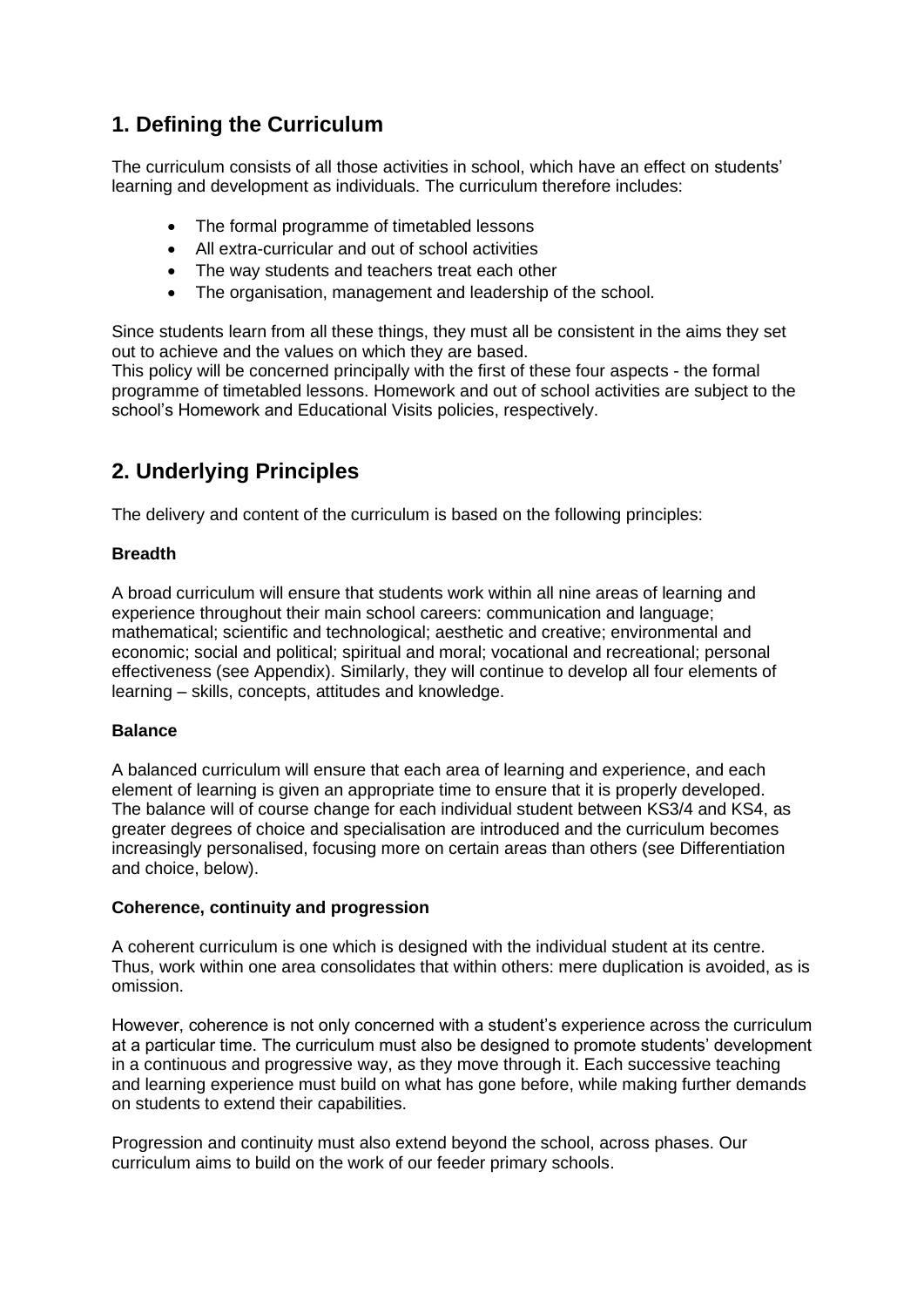#### **Relevance and purpose**

A relevant curriculum is one that meets the present and prospective needs of students and is seen by them to do so. Thus, the curriculum must be clearly related to students' personal experience and everyday life, building on their existing knowledge and skills to extend them. Students should always be enabled to make links between what is being taught and their own experience: they should have the opportunity to explore ideas which are new to them in their own terms before being introduced to the technical terms of these ideas. The relevance of the curriculum to adult life and the world of work must similarly be made clear: students must be convinced that what they are learning is genuinely useful. Students' sense that the curriculum is relevant to their needs and concerns will be enhanced if the purpose of each activity is made explicit and explained. Thus, it is essential that all schemes of work identify specific learning objectives, which can be communicated to students.

#### **Differentiation and choice – 'personalisation'**

The curriculum must be accurately matched to the individual levels of ability and learning needs of all students to ensure that, within any teaching group, each student is both challenged by the work set, and given the opportunity to succeed at an appropriate level. Thus, if the curriculum is to enable all students to succeed and make progress, it must be differentiated/personalised.

Besides responding to students' differing levels of ability, the curriculum must also recognise that they have different interests, aptitudes and aspirations, which become more significant as students grow older and gain in self-knowledge and maturity. It should therefore provide students with a degree of choice in what they study, both within and among subjects, to enable them to pursue these interests, subject to the requirements of breadth and balance, outlined above. This degree of choice should include opportunities to pursue academic and vocational courses.

### <span id="page-3-0"></span>**3. The Aims of the Curriculum**

This section lists those things which we believe our curriculum should seek to achieve. For the most part, we have expressed these aims in terms of the accomplishments, qualities and abilities we wish students to possess when they leave The Telford Langley School. In other words, they are the outcomes we intend to produce.

- 1. Students should achieve the best results of which they are capable in academic and vocational studies.
- 2. Students should develop their natural curiosity and excitement in discovery, acquiring a love of learning for its own sake and a desire to continue learning throughout their lives.
- 3. Students should be able to think critically and independently: to question, to discriminate, to argue logically and to come to their own rational decisions.
- 4. Students should have a sense of their own worth: self-confidence and self-esteem based on a realistic appraisal of their own talents, interests, strengths and weaknesses.
- 5. Students should be able to form caring and fulfilling relationships: they should be able to express their own needs, feelings and ideas, empathise with those of others, and resolve conflicts reasonably.
- 6. Students should explore and develop their own values and ethics, based on respect for themselves and other people, compassion for suffering wherever it occurs and a determination to make a difference to the world, thinking globally and acting locally.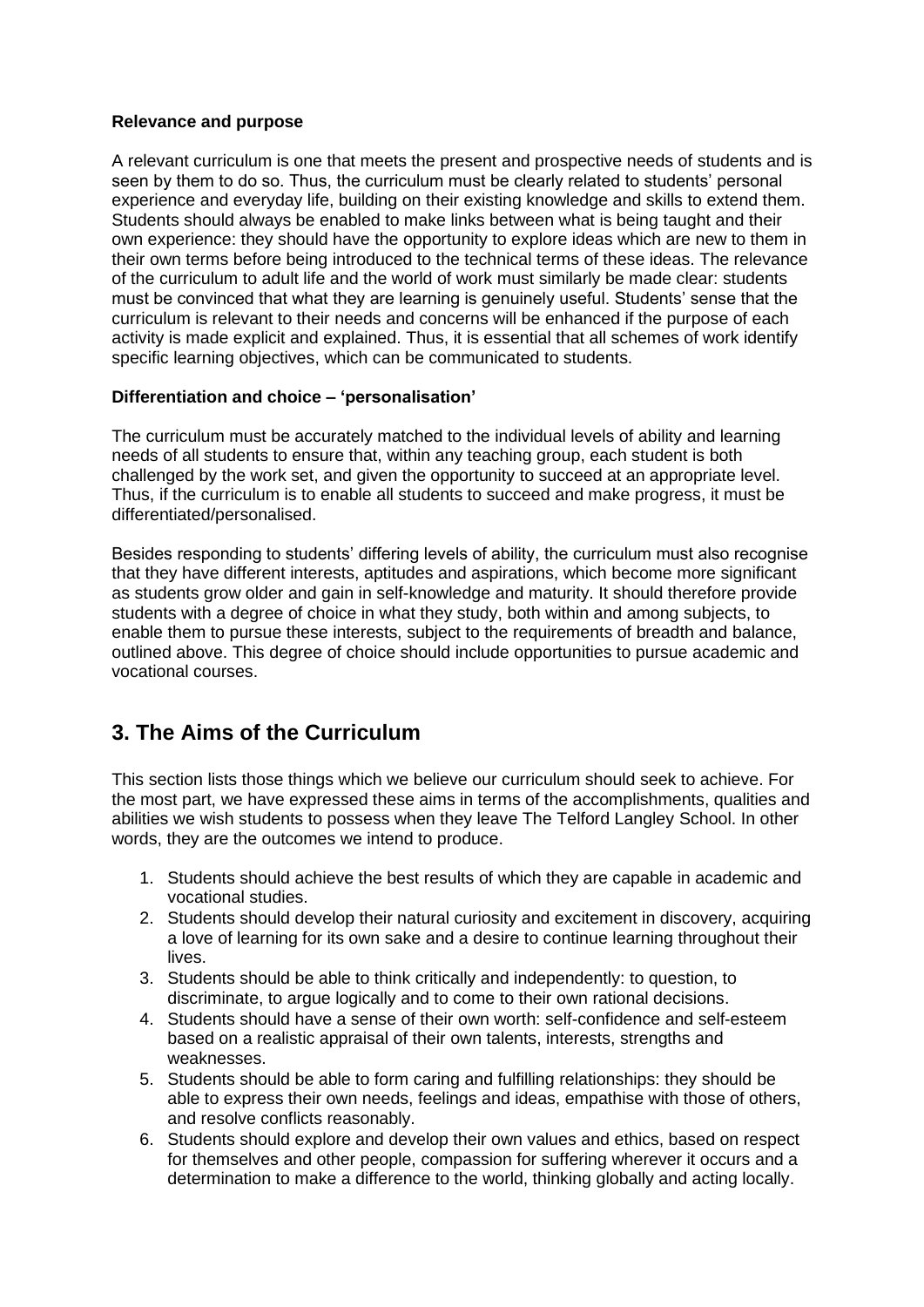- 7. Students should be able to put their key skills of communication, numeracy and ICT to effective use in a wide range of situations. They should be able to manage their own learning, understanding their preferred learning style and using a range of study skills. They should be able to work constructively with others in a variety of roles, from team member to leader.
- 8. Students should possess the skills necessary to care for themselves and others and manage their daily lives and financial affairs.
- 9. Students should be able to take their place as active citizens of a modern society, aware of both their rights and responsibilities.
- 10. Students should be able to make a useful contribution to a fast-changing technological world, understanding the importance of entrepreneurship and risktaking.
- 11. Students should appreciate cultural and community diversity and reject all forms of prejudice.
- 12. Students should be able to express ideas, experiences and emotions through invention, creation and performance.
- 13. Students should be able to make aesthetic judgements about the beauty and quality of their own work and that of others. They should appreciate that others may hold different but equally valid judgements.
- 14. Students should be able to communicate in at least one modern foreign language.
- 15. Students should have an appropriate knowledge and understanding of the social, natural and technological world in which they live.
- 16. Students should be able to adopt a scientific approach to enquiry and investigation. They should have a sound understanding of the physical and natural world which surrounds them and an appreciation of how knowledge about this world is acquired and developed.
- 17. Students should have an appropriate knowledge and understanding of what contributes to a healthy, balanced life and be equipped to make sound use of their leisure time.
- 18. Students should be given opportunities to experience a sense of wonder at the mystery, complexity and beauty of life.
- 19. Students should understand all the educational and vocational options open to them.
- 20. Students should have an appreciation of humanity's greatest aspirations and achievements, together with an awareness of our darkest moments: they should understand the best and worst of which humanity is capable.
- 21. Students should leave The Telford Langley School with the conviction that their years here were successful, useful and happy.

#### **Core Competencies: Functional skills**

The Telford Langley School, believes that all students, including those with any additional educational needs, are entitled to experience a curriculum which develops the following competencies.

Students at The Telford Langley School should be able to:

#### **English**

- listen to, read, understand, interpret, and evaluate a wide variety of material for a range of purposes,
- speak and write effectively for a wide variety of purposes and audiences using a range of appropriate forms,
- use and interpret non-verbal and graphical means of communication,
- use standard English when appropriate.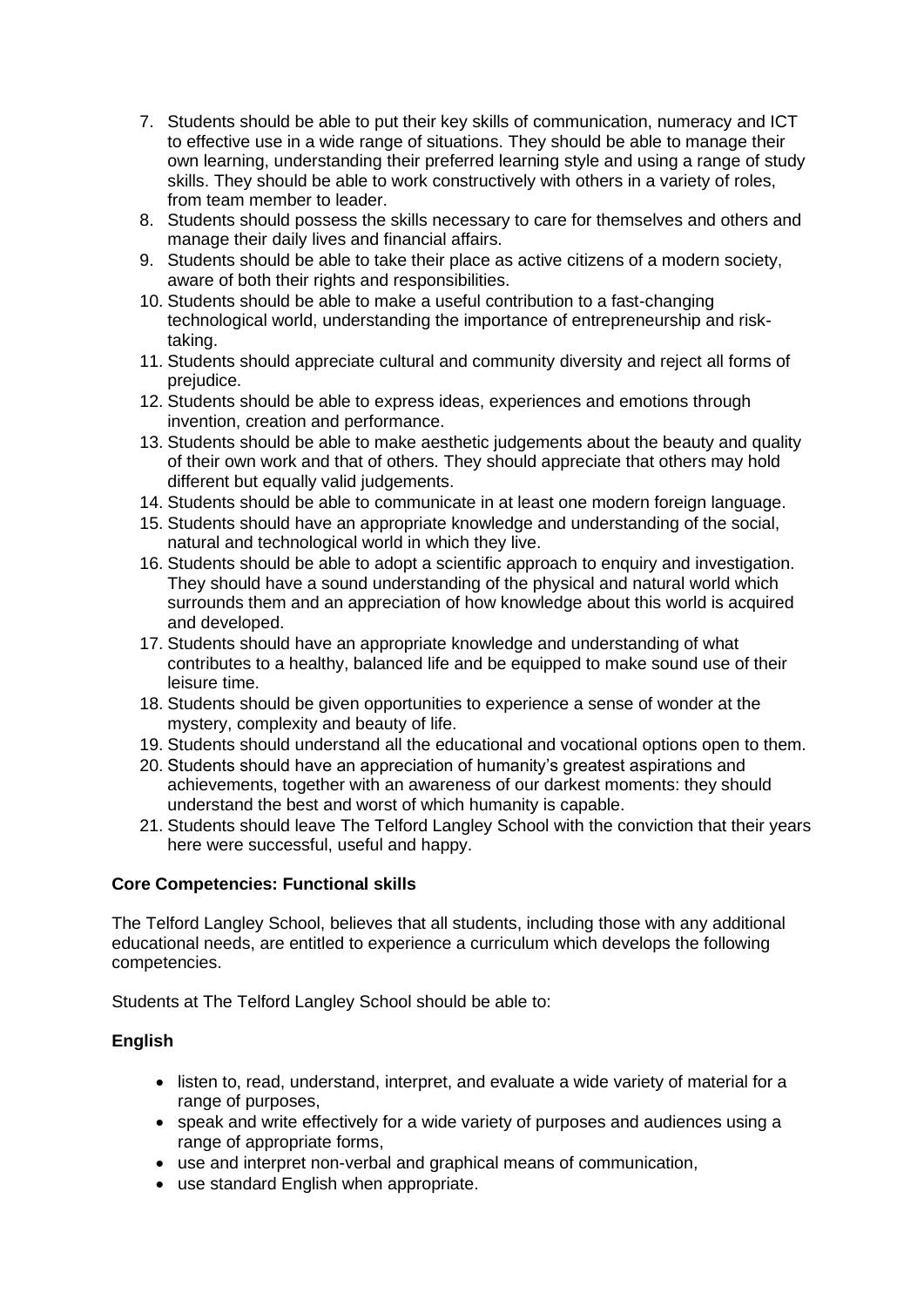#### **Mathematics**

- estimate, measure, collect and record data,
- understand and to formulate accurately relationships expressed in the four operations of arithmetic,
- use, interpret and understand numerical and spatial relationships and graphical and statistical data.

#### **Information Technology**

- select the appropriate IT tools and information sources for a task,
- search for, analyse, process and present information using ICT,
- model, measure and control external events using ICT,
- communicate electronically.

#### **Skills for Life: The Autonomous Learner**

The Telford Langley School aims in its curriculum to equip students with the skills necessary to thrive in education and the wider world. Namely, we aim to develop all of our young people as:

#### i. **Independent Enquirers**

Young people process and evaluate information in their investigations, planning what to do and how to go about it. They take informed and well-reasoned decisions, recognising that others have different beliefs and attitudes.

#### ii. **Creative Thinkers**

Young people think creatively by generating and exploring ideas, making original connections. They try different ways to tackle a problem, working with others to find imaginative solutions and outcomes that are of value.

#### iii. **Reflective Learners**

Young people evaluate their strengths and limitations, setting themselves realistic goals with criteria for success. They monitor their own performance and progress, inviting feedback from others and making changes to further their learning.

#### iv. **Team Workers**

Young people work confidently with others, adapting to different contexts and taking responsibility for their own part. They listen to and take account of different views. They form collaborative relationships, resolving issues to reach agreed outcomes.

#### v. **Self-Managers**

Young people organise themselves, showing personal responsibility, initiative, creativity and enterprise with a commitment to learning and self-improvement. They actively embrace change, responding positively to new priorities, coping with challenges and looking for opportunities.

#### vi. **Effective Participators**

Young people actively engage with issues that affect them and those around them. They play a full part in the life of their school, college, workplace or wider community by taking responsible action to bring improvements for others as well as themselves.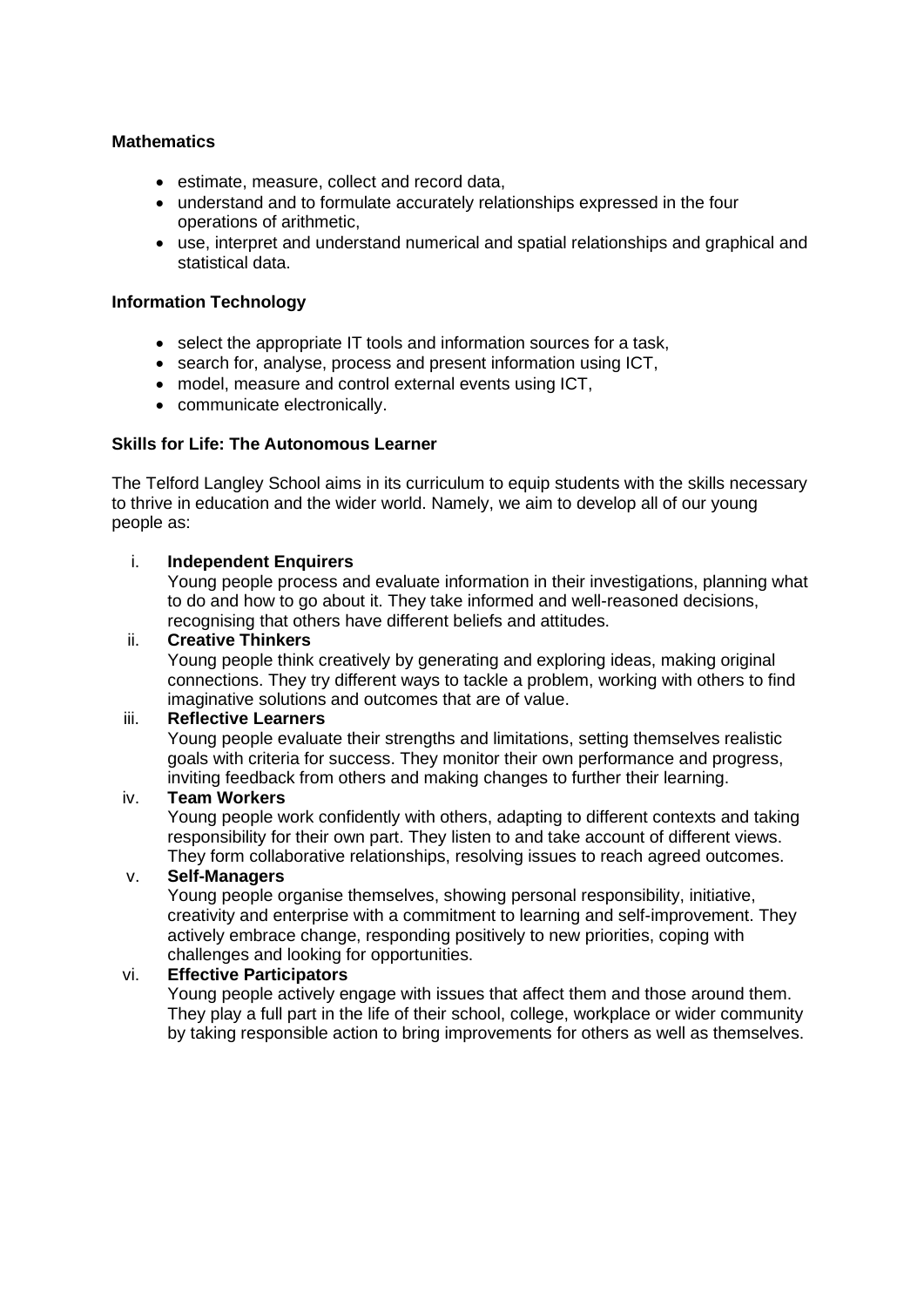## <span id="page-6-0"></span>**4. Curriculum Content and Organisation**

Our timetable is organized into fifty-one hour lessons per fortnight. In addition, there is a daily tutorial lesson of twenty minutes.

#### **Content: Years 7-9**

All students in Years 7-8 study a core of 12 subjects.

|                               | Year 7 lessons | Year 8 lessons | Year 9 lessons |
|-------------------------------|----------------|----------------|----------------|
| <b>English</b>                | 8              |                |                |
| <b>Mathematics</b>            | 8              | 8              | 8              |
| <b>Science</b>                | 8              | 8              | 8              |
| <b>Technology</b>             | 4 (In 8 Week   | 4 (In 8 Week   | 4 (In 10 Week  |
|                               | rotations)     | rotations)     | rotations)     |
| <b>Religious Studies</b>      | 4 (In 8 Week   | 4 (In 8 Week   | 4 (In 10 Week  |
|                               | rotations)     | rotations)     | rotations)     |
| Computing                     |                |                |                |
| Language(s)                   |                |                | 4              |
| <b>History</b>                | 3              | 3              | 3              |
| Geography                     | 3              | 3              | 3              |
| <b>Performing Arts</b>        | 2              | 2              | 2              |
| Art                           | 2              | 2              | 2              |
| <b>Physical Education</b>     | 3              | 3              | 3              |
| Reading                       | $\mathfrak{p}$ | 2              | 2              |
| <b>Sex &amp; Relationship</b> |                |                |                |
| <b>Education (SRE)</b>        |                |                |                |

#### **Content: Year 10**

In Year 10 all students study a core of subjects which provide our young people with a broad and balanced curriculum diet. This core comprises English, Mathematics, Science, Religious Studies, Sex and Relationship Education (SRE) and Physical Education. Students then select 5 choices from various optional subjects including Geography, History and French. This allows for a degree of specialization according to students' interests and aptitudes. The breakdown in terms of curriculum time is as follows:

| THE CORE (Y10):                                                                           | Year 10<br>lessons |
|-------------------------------------------------------------------------------------------|--------------------|
| Literature/English<br>English<br>English Language and<br>(Language and Literature): GCSEs | 8                  |
| <b>Mathematics: GCSE*</b>                                                                 | 8                  |
| Science: GCSEs (Double Science)                                                           | 8                  |
| <b>Physical Education</b>                                                                 | 3                  |
| <b>Religious Studies</b>                                                                  | $\mathbf{2}$       |
| <b>Sex &amp; Relationship Education (SRE)</b>                                             | 1                  |
| <b>OPTION SUBJECTS:</b>                                                                   | Year 10<br>lessons |
| Triple Science - Biology, Chemistry & Physics - GCSE                                      | 4 each             |
| Geography - GCSE                                                                          | 4 each             |
| History - GCSE                                                                            | 4 each             |
| French – GCSE                                                                             | 4 each             |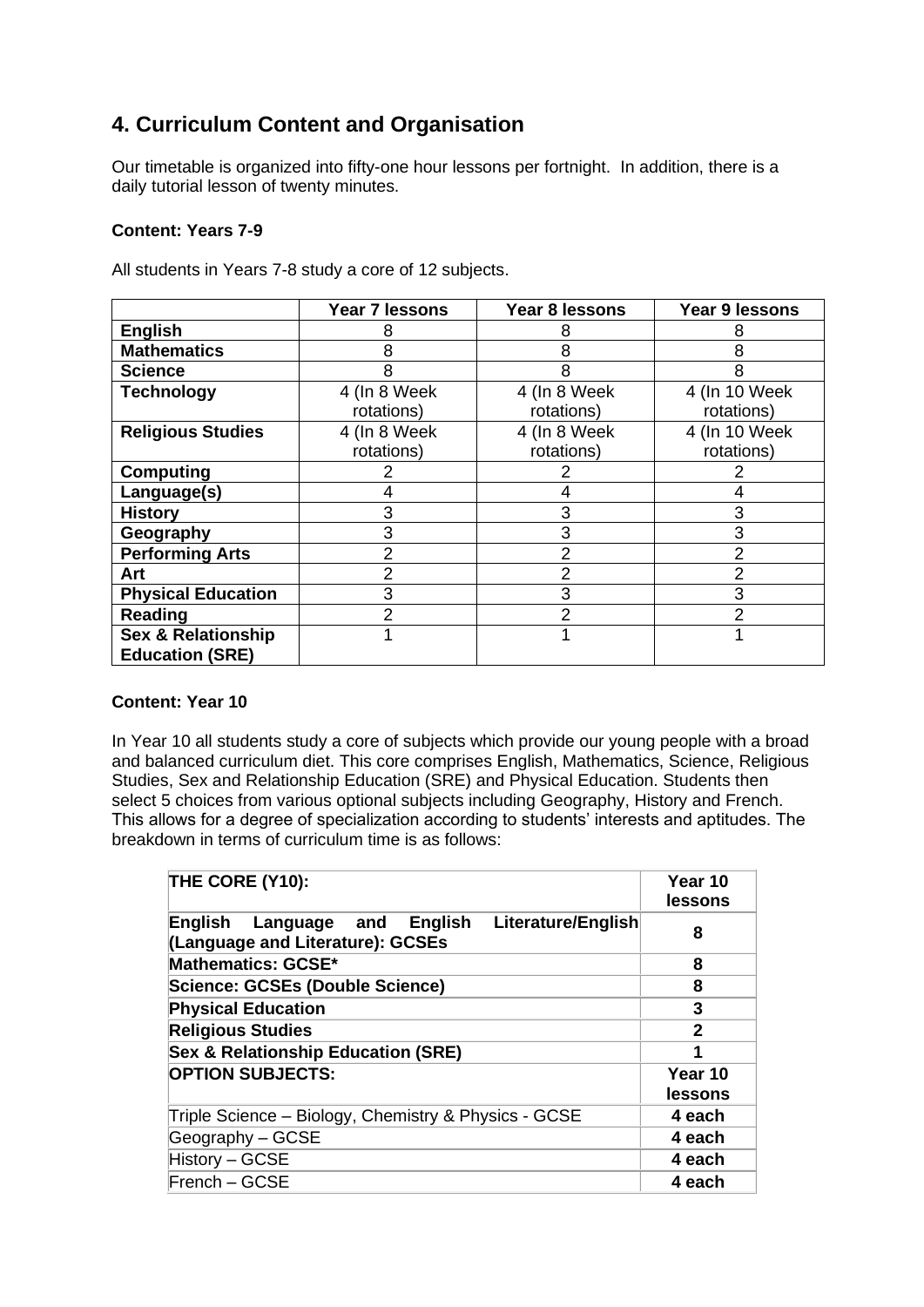| Design & Technology - GCSE                    | 4 each |
|-----------------------------------------------|--------|
| Food Preparation and Nutrition - GCSE         | 4 each |
| Enterprise - BTEC TECH                        | 4 each |
| Art & Design - GCSE                           | 4 each |
| Health and Fitness - VCERT TECH               | 4 each |
| Performing Arts (Acting or Dance) - BTEC TECH | 4 each |
| Health and Social Care - BTEC TECH            | 4 each |
| Travel & Tourism - BTEC TECH                  | 4 each |
| Interactive Media – VCERT                     | 4 each |
| Graphic Design - VCERT                        | 4 each |
| Engineering Design - Cambridge National       | 4 each |
| Information Technologies - Cambridge National | 4 each |

\*Students have an option to complete an additional statistics or music GCSE in an additional after school session during P6 lessons

#### **Content: Year 11**

In Year 11 all students study a core of subjects which provide our young people with a broad and balanced curriculum diet. This core comprises English, Mathematics, Science, Religious Studies, Sex and Relationship Education (SRE) and Physical Education. Students then select 5 choices from various optional subjects including Geography, History and French. This allows for a degree of specialization according to students' interests and aptitudes. The breakdown in terms of curriculum time is as follows:

| THE CORE (Y11):                                                                              | Year 11<br>lessons |
|----------------------------------------------------------------------------------------------|--------------------|
| English<br>English<br>Language and<br>Literature/English<br>(Language and Literature): GCSEs | 8                  |
| <b>Mathematics: GCSE*</b>                                                                    | 8                  |
| <b>Science: GCSEs (Double Science)</b>                                                       | 8                  |
| <b>Physical Education</b>                                                                    | 3                  |
| <b>Religious Studies</b>                                                                     | $\mathbf{2}$       |
| <b>Sex &amp; Relationship Education (SRE)</b>                                                | 1                  |
| Computing/ICT                                                                                | 4 each             |
| <b>OPTION SUBJECTS:</b>                                                                      | Year 11            |
|                                                                                              | lessons            |
| Triple Science - Biology, Chemistry & Physics - GCSE                                         | 4 each             |
| Geography - GCSE                                                                             | 4 each             |
| History - GCSE                                                                               | 4 each             |
| French - GCSE                                                                                | 4 each             |
| Computing - GCSE                                                                             |                    |
| <b>Physical Education - GCSE</b>                                                             | 4 each             |
| Design & Technology - GCSE                                                                   | 4 each             |
| Food Preparation and Nutrition - GCSE                                                        | 4 each             |
| <b>Enterprise - BTEC TECH</b>                                                                | 4 each             |
| Art & Design - GCSE                                                                          | 4 each             |
| <b>Health and Fitness - VCERT TECH</b>                                                       | 4 each             |
| Computing – GCSE                                                                             | 4 each             |
| Performing Arts Acting or Dance - BTEC TECH                                                  | 4 each             |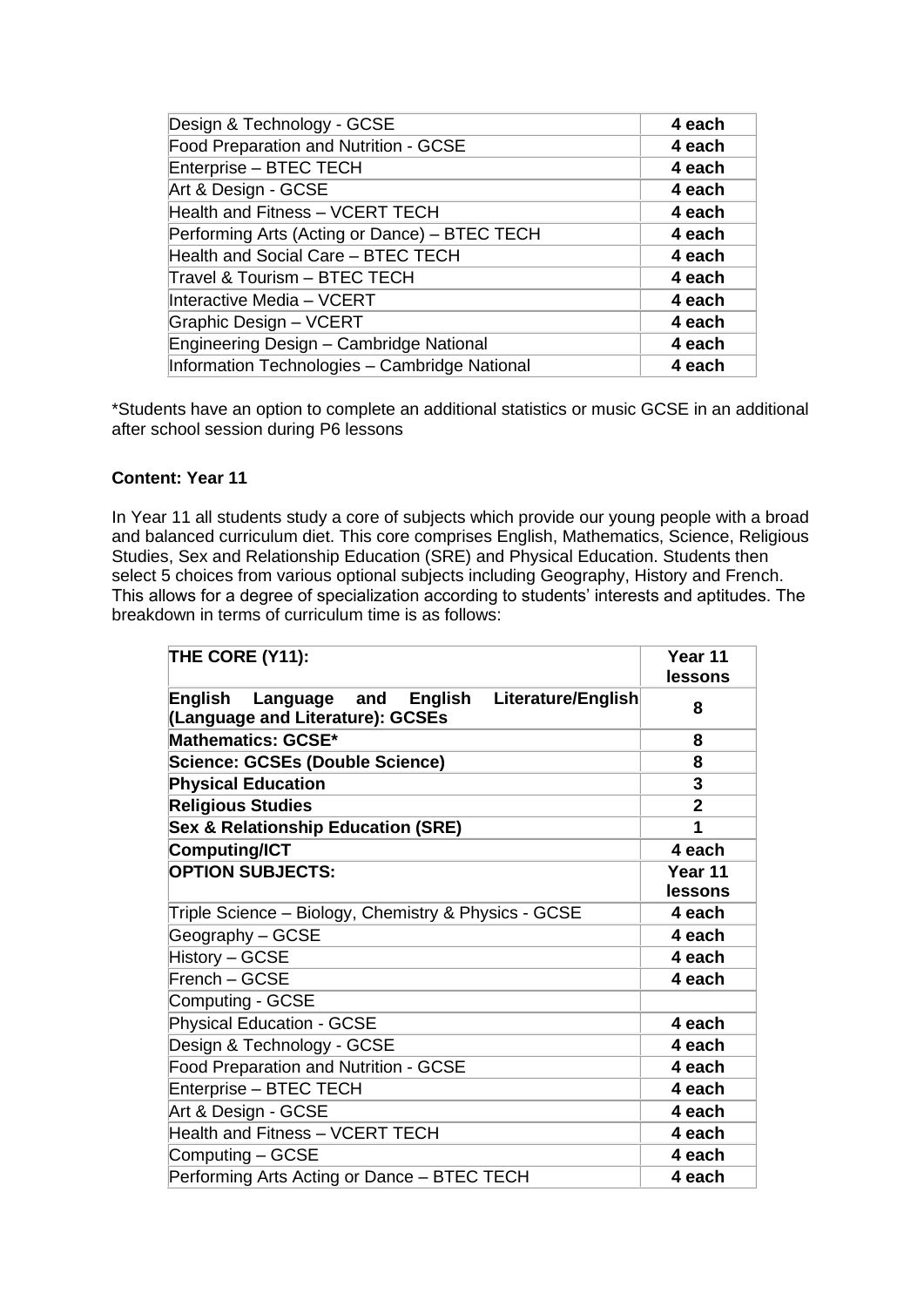| Interactive Media - VCERT                     | 4 each |
|-----------------------------------------------|--------|
| Graphic Design - VCERT                        | 4 each |
| Engineering Design - Cambridge National       | 4 each |
| Information Technologies - Cambridge National | 4 each |

\*Students have an option to complete an additional statistics or music GCSE in an additional after school session during P6 lessons

#### **Homework**

Students at The Telford Langley School are expected to complete a wide variety of homework/independent tasks across the curriculum. Homework tasks are designed to reinforce and supplement what is learnt in lessons and to help students to develop skills of self-management and independent learning. More detail can be found in the school's Homework Policy.

#### **Careers Education**

All students from Year 7 to Year 11 at The Telford Langley School follow a course of Careers Education as described in the school's Careers Policy.

#### **The Tutorial Programme**

All students at The Telford Langley School attend a twenty-minute tutorial session four times a week. This session is delivered in year group tutor group sessions and contains aspects of social, moral, spiritual and cultural education, citizenship, literacy, numeracy, health education, internationalism, autonomy and careers. This is delivered through a programme, The School of Character.

In addition, three topic-specific timetabled days support this work.

#### **Equal Opportunities**

Entry to all programmes of study is based on academic suitability and appropriateness, regardless of sex, race, disability, religion or belief.

Disabilities: In accordance with the statutory requirements the school aims to make the curriculum accessible to all pupils as far as is reasonably practicable. The school has an Accessibility Plan, which is available to parents on request.

#### **Special Educational Needs**

The school has a Special Educational Needs Policy for relevant pupils. The school will determine the most appropriate courses of action in consultation with parents.

#### **Religious Education**

Religious Education is available to all pupils. Parents have the right to withdraw their children from religious education.